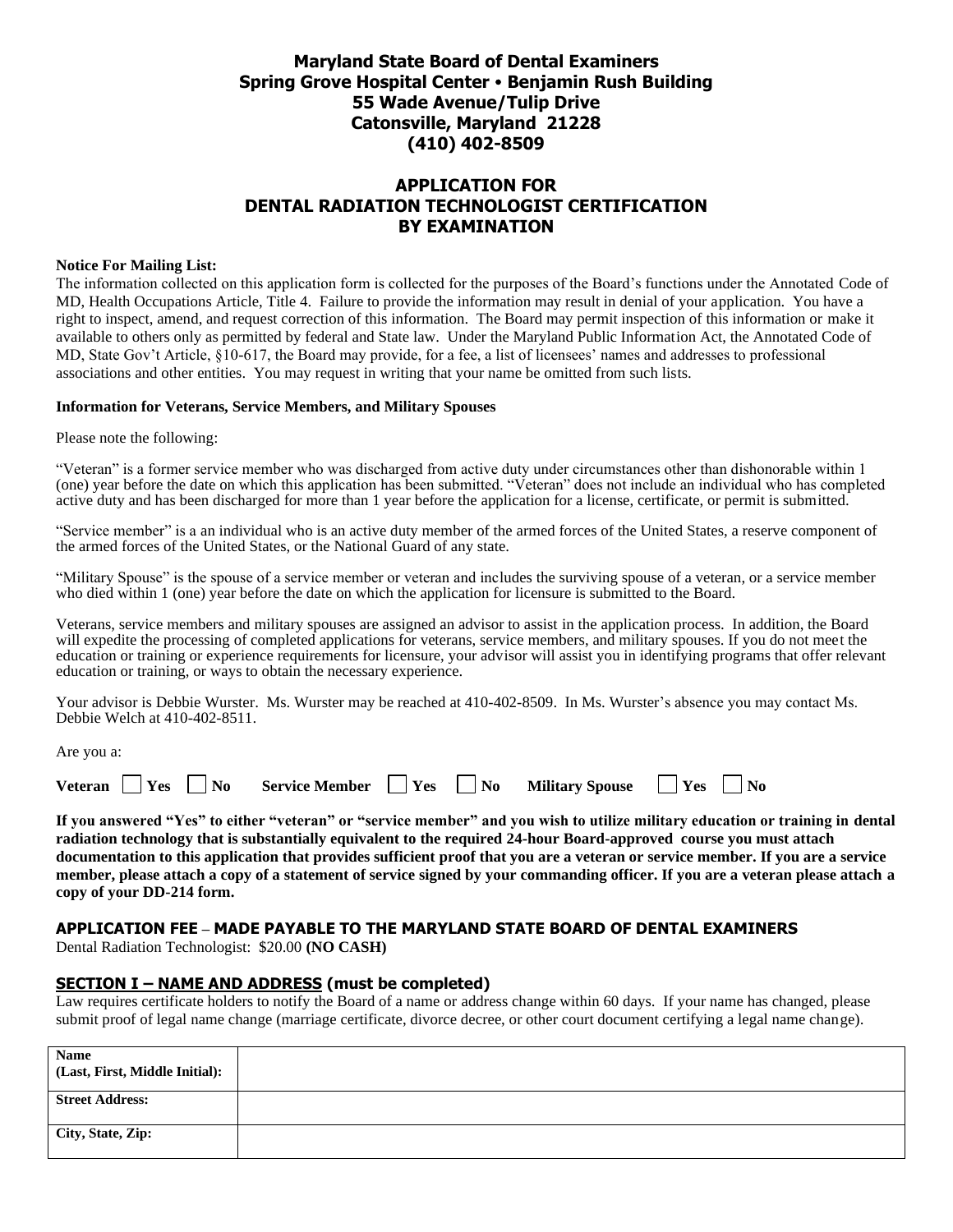### **SECTION II – GENERAL INFORMATION (must be completed)**

**A. Social Security Number: - -** 

| A. Social Security Number:                                  | $\blacksquare$<br>$\sim$<br>(There is a statutory requirement that you disclose your social security number. It will be used for identification purposes only.) |  |  |
|-------------------------------------------------------------|-----------------------------------------------------------------------------------------------------------------------------------------------------------------|--|--|
| <b>B.</b> Date of Birth:                                    |                                                                                                                                                                 |  |  |
| C. Home Phone Number:                                       |                                                                                                                                                                 |  |  |
| <b>D. Cell Phone Number:</b>                                |                                                                                                                                                                 |  |  |
| E. Work Phone Number:                                       |                                                                                                                                                                 |  |  |
| <b>F. E-Mail Address:</b>                                   |                                                                                                                                                                 |  |  |
| G. Gender Identification:                                   | Female<br>  Male                                                                                                                                                |  |  |
| H. Race/Ethnic Identification – Please check all that apply |                                                                                                                                                                 |  |  |

Are you of Hispanic or Latino origin? Yes  $\Box$  No  $\Box$ (A person of Cuban, Mexican, Puerto Rican, South or Central American, or other Spanish culture or origin, regardless of race.)

Select one or more of the following racial categories:

- 1.  $\Box$  American Indian or Alaska Native (A person having origins in any of the original peoples of North or South America, including Central America, and who maintains tribal affiliations or community attachment.)
- 2.  $\Box$  Asian (A person having origin in any of the original peoples of the Far East, Southeast Asia, or the Indian subcontinent including, for example, Cambodia, China, India, Japan, Korea, Malaysia, Pakistan, the Philippine Islands, Thailand, and Vietnam.)
- 3.  $\Box$  Black or African American (A person having origins in any of the black racial groups of Africa.)
- 4. Native Hawaiian or other Pacific Islander (A person having origins in the original peoples of Hawaii, Guam, Samoa, or other Pacific Islands.)
- 5. White (A person having origins in any of the original peoples of Europe, the Middle East, or North Africa.)

#### **I. Licensure in other states:**

List other states or jurisdiction in which you hold a dental radiation technologist certification or license. Include certification/license number(s).

| <b>State</b> | <b>Certification/License Number</b> |
|--------------|-------------------------------------|
|              |                                     |
|              |                                     |
|              |                                     |

#### **SECTION III - CHARACTER AND FITNESS**

**If you answer "YES" to any question(s) in Section III – Character and Fitness, attach a separate page with a complete explanation of each occasion. Each attachment must have your name in print, signature, and date.** 

**YES NO**

 $\Box$  a. Has any licensing or disciplinary board of any jurisdiction, including Maryland, or any federal entity denied your application for certification, reinstatement, or renewal, or taken any action against your certificate, including but not limited to reprimand, suspension, revocation, a fine, or non-judicial punishment? If you are under a Board Order or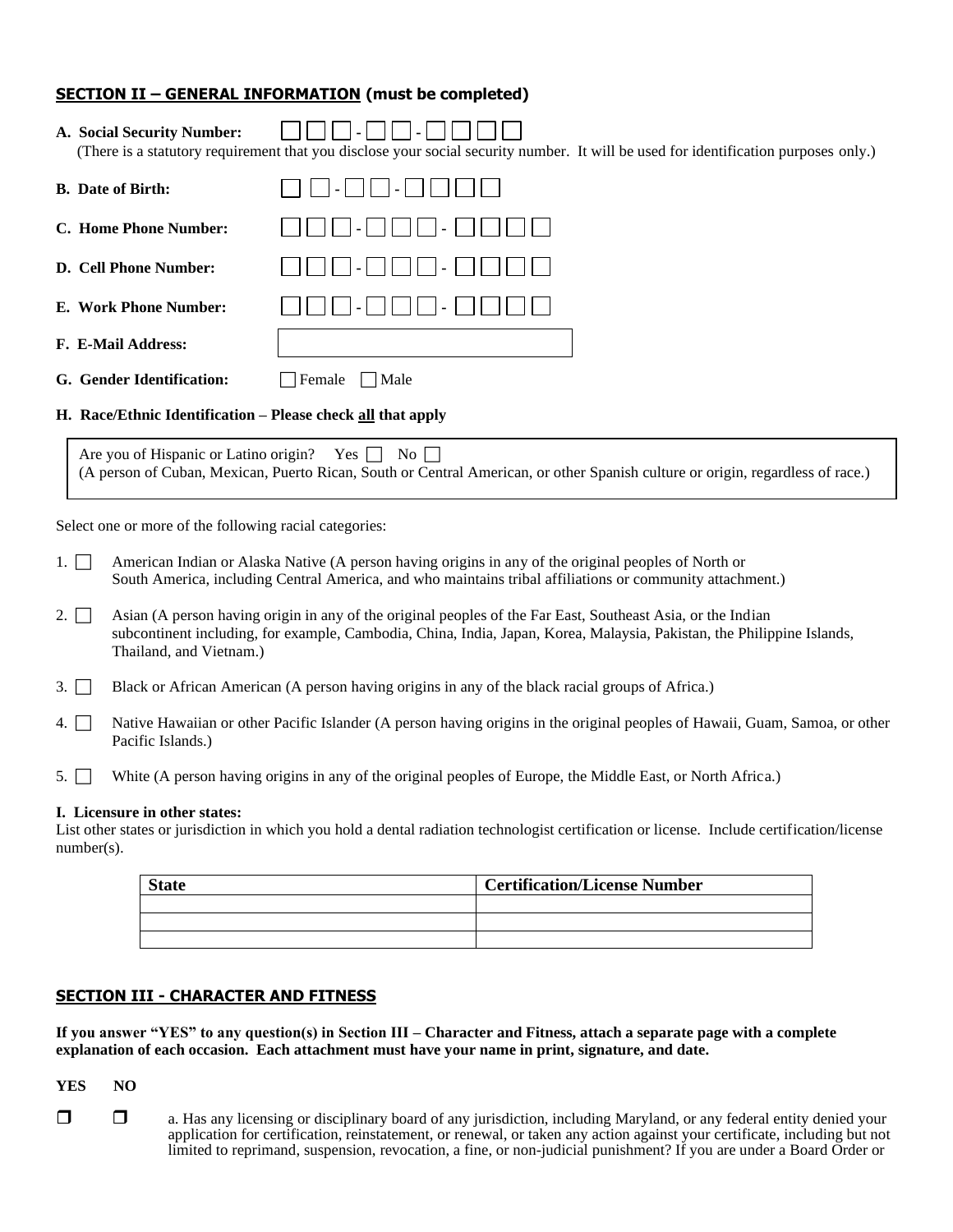### **SECTION III - CHARACTER AND FITNESS (CONT'D)**

| <b>YES</b> | <b>NO</b> |                                                                                                                                                                                                                                                                                                                                   |
|------------|-----------|-----------------------------------------------------------------------------------------------------------------------------------------------------------------------------------------------------------------------------------------------------------------------------------------------------------------------------------|
|            |           | were ever under a Board Order in a state other than Maryland you must enclose a certified legible copy of the entire<br>Order with this application.                                                                                                                                                                              |
| $\Box$     | $\Box$    | b. Have any investigations or charges been brought against you or are any currently pending in any jurisdiction,<br>including Maryland, by any licensing or disciplinary board or any federal or state entity?                                                                                                                    |
| $\Box$     | $\Box$    | c. Has your application for a dental radiation technology certification in any jurisdiction been withdrawn for any<br>reason?                                                                                                                                                                                                     |
| $\Box$     | $\Box$    | d. Has an investigation or charge been brought against you by a hospital, related institution, or alternative health care<br>system?                                                                                                                                                                                              |
| $\Box$     | $\Box$    | e. Have you had any denial of application for privileges, been denied for failure to renew your privileges, or<br>limitation, restriction. suspension, revocation or loss of privileges in a hospital, related health care facility, or<br>alternative health care system?                                                        |
| $\Box$     | $\Box$    | f. Have you pled guilty, nolo contendere, had a conviction or receipt of probation before judgment or other<br>diversionary disposition of any criminal act, excluding minor traffic violations?                                                                                                                                  |
| $\Box$     | $\Box$    | g. Have you pled guilty, nolo contendere, had a conviction, or receipt of probation before judgment or other<br>diversionary disposition for an alcohol or controlled dangerous substance offense, including but not limited to<br>driving while under the influence of alcohol or controlled dangerous substances?               |
| $\Box$     | $\Box$    | h. Do you have criminal charges pending against you in any court of law, excluding minor traffic violations?                                                                                                                                                                                                                      |
| $\Box$     | $\Box$    | i. Do you have a physical condition that impairs your ability to practice dental radiation technology?                                                                                                                                                                                                                            |
| $\Box$     | $\Box$    | j. Do you have a mental health condition that impairs your ability to practice dental radiation technology?                                                                                                                                                                                                                       |
| $\Box$     | $\Box$    | k. Have the use of drugs and/or alcohol resulted in an impairment of your ability to practice dental radiation<br>technology?                                                                                                                                                                                                     |
| $\Box$     | $\Box$    | 1. Have you illegally used drugs?                                                                                                                                                                                                                                                                                                 |
| $\Box$     | $\Box$    | m. Have you surrendered or allowed your certificate to lapse while under investigation by any licensing or<br>disciplinary board of any jurisdiction, including Maryland, or any federal or state entity?                                                                                                                         |
| $\Box$     | $\Box$    | n. Have you been named as a defendant in a filing or settlement of a malpractice action?                                                                                                                                                                                                                                          |
| $\Box$     | $\Box$    | o. Has your employment been affected or have you voluntarily resigned from any employment, in any setting, or<br>have you been terminated or suspended, from any hospital, related health care or other institution, or any federal<br>entity for any disciplinary reasons or while under investigation for disciplinary reasons? |

The Well Being Committee assists dental assistants and their families who are experiencing personal problems. The Committee has helped a number of dental assistants over the years with problems such as stress, drug dependence, alcoholism, depression, medical problems, infectious diseases, neurological disorders and other illnesses that cause impairment. For more information please call 800-974-0068 or visit the website at www.mdhwell-being.org.

# **SECTION IV – REQUIREMENTS FOR CERTIFICATION**

- a. Education: Attach documentation substantiating proof of completion of a Board-approved educational program in dental radiation technology of at least 24 hours. Please submit either 1) a copy of a certificate indicating that you have successfully completed a Board-approved course that included at least 24 hours of training in dental radiation technology; or 2) a letter from an educational institution indicating that you have successfully completed a course that included at least 24 hours of training in dental radiation technology. The original letter should be on letterhead of the institution and bear an original signature.
- $\Box$  b. Provide one (1) photo that is between 2x2-inches and 3x3-inches with the required notarized affidavit. Note that the photo will be affixed to your certificate. The photo must meet the following guidelines: taken within the last 2 years to reflect your current appearance; front view of full face from top of hair to shoulders; a natural expression; no hat or head covering that obscures the hair or hairline, unless worn daily for religious purposes; no sunglasses, headphones, wireless hands-free devices or similar items; no other individuals or distractions in the photo. Photos copied or digitally scanned from driver's licenses or other official documents are not acceptable. In addition, low quality vending machine or mobile phone photos are not acceptable. "Passport" photos are acceptable. Unacceptable photos will be returned and may delay the issuance of your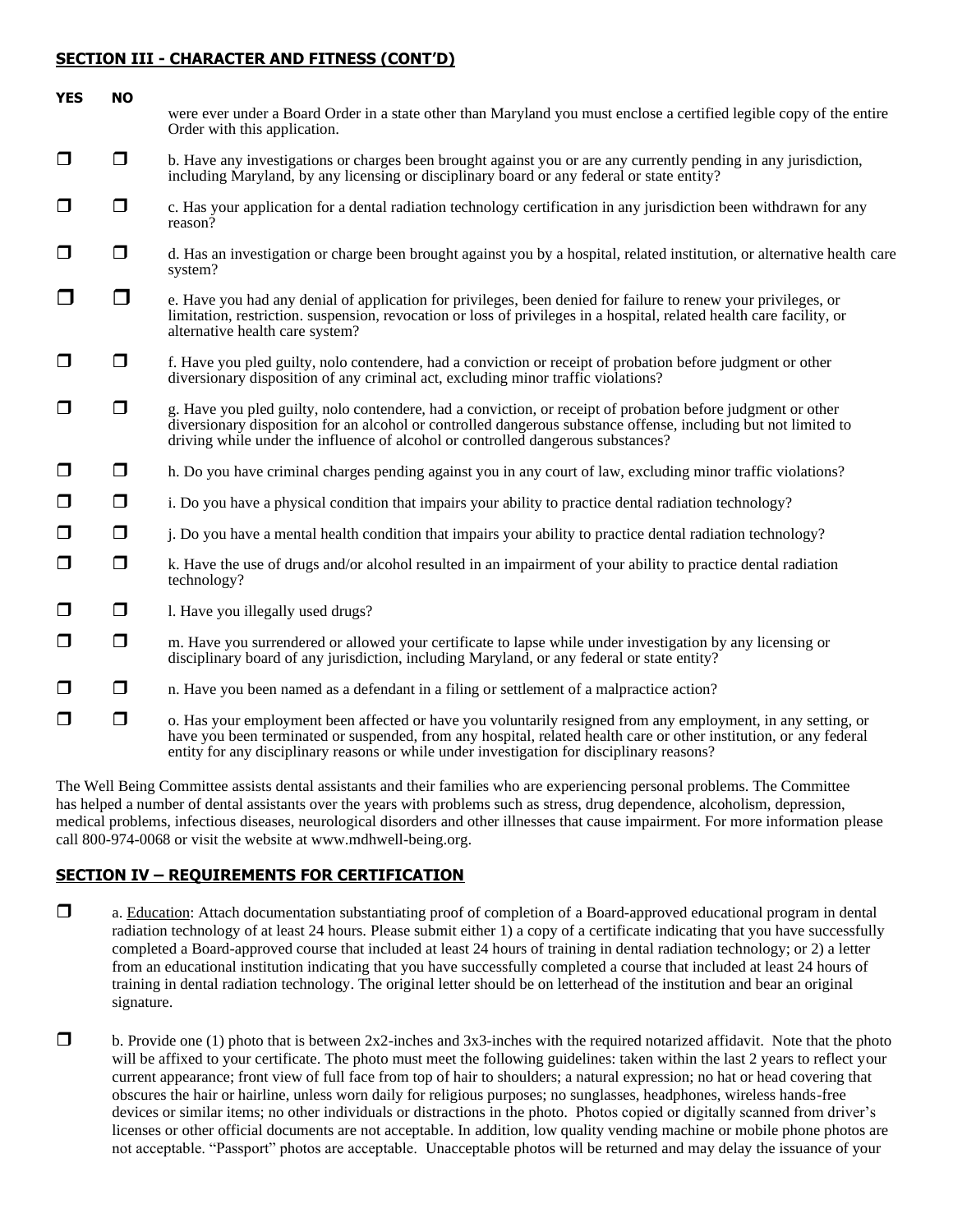certificate. (See attached photo affidavit)

**Note: This instruction is for veterans and service members**. If you are a veteran or service member you may meet the requirement if you have completed a training and education program in the military that included training and education in dental radiation technology of at least 24 hours, if the Board determines that the military training and education is substantially equivalent to the Board-approved program. Veterans and service members please attach either: 1) a copy of a certificate indicating that you have successfully completed a course that included at least 24 hours of training in dental radiation technology; or 2) a letter from either your commanding officer or the director of the training program indicating that you have successfully completed a course that included at least 24 hours of training in dental radiation technology. The original letter should be on letterhead and bear an original signature.

#### **Release and Certification:**

Practice of dental radiation technology without a current certification issued by the Maryland State Board of Dental Examiners is a violation of the Maryland Dentistry Act. I affirm that the contents of this document are true and correct to the best of my knowledge and belief. Failure to provide truthful answers may result in disciplinary action.

I agree that the Maryland State Board of Dental Examiners (the Board) may request any information necessary to process my application for dental radiation technologist certification in Maryland from any person or agency, including but not limited to postgraduate program directors, individual dentists, government agencies, the National Practitioner Data Bank, the Healthcare Integrity and Protection Data Bank, hospitals and other licensing bodies, and I agree that any person or agency may release to the Board the information requested. I also agree to sign any subsequent release for information that may be requested by the Board.

I agree that I will fully cooperate with any request for information or with any investigation related to my practice as a licensed dental radiation technologist in the State of Maryland, including the subpoena of documents or records.

During the period in which my application is being processed, I shall inform the Board within 30 days of any change to any answer I originally gave in this application, any arrest or conviction, any change of address or any action that occurs based on accusations that would be grounds for disciplinary action under the Annotated Code of Maryland, Health Occupations §4-315.

| <b>Applicant Signature</b> | <b>Date</b>                                                         |
|----------------------------|---------------------------------------------------------------------|
| <b>NOTARY SECTION</b>      |                                                                     |
|                            | and signed and sworn to the truth of the foregoing statements in my |
| presence.                  |                                                                     |
|                            | My Commission Expires:                                              |

**SEAL**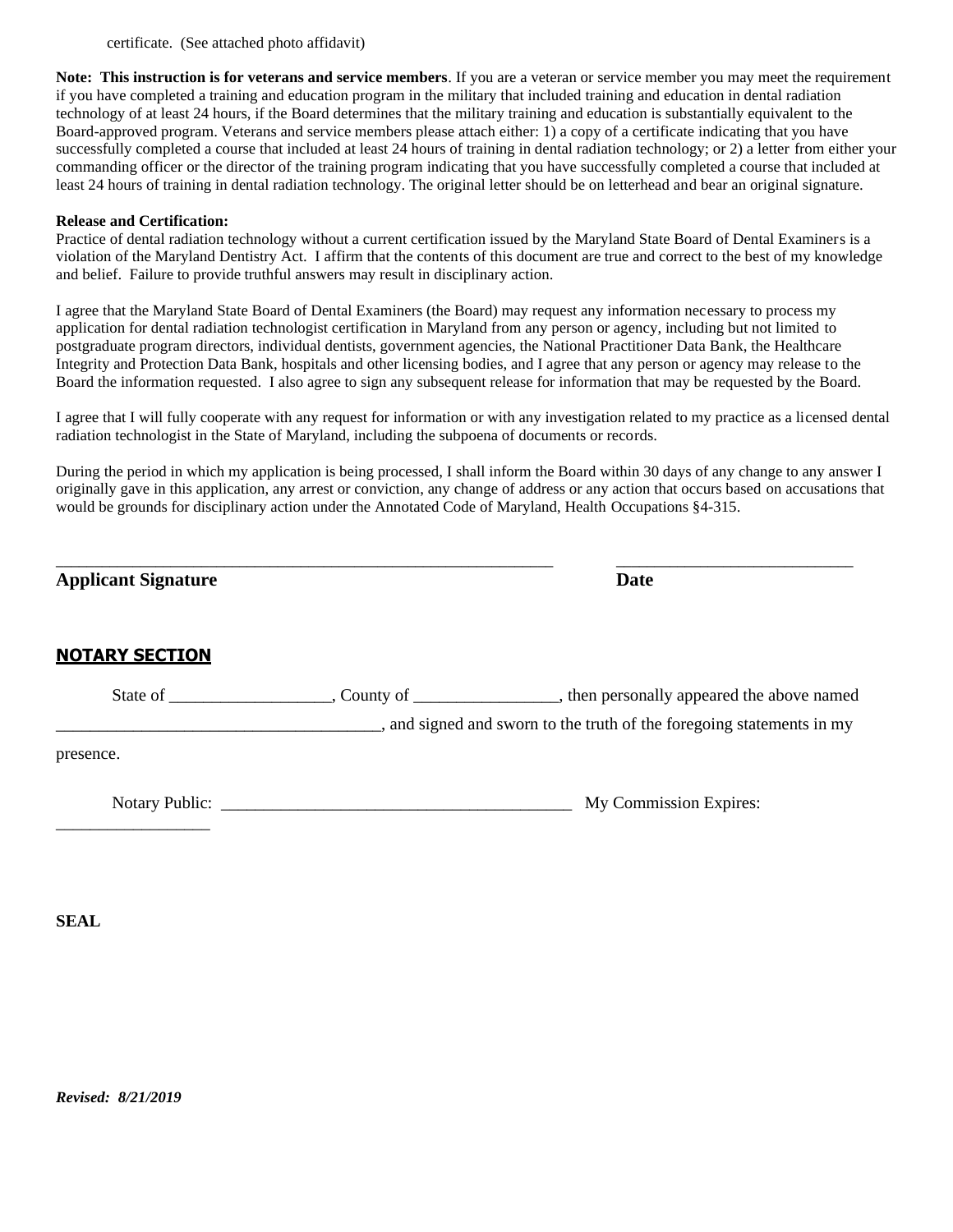

Larry Hogan, Governor · Boyd K. Rutherford, Lt. Governor · Robert R. Neall, Secretary

# **Maryland State Board of Dental Examiners**

Spring Grove Hospital Center • Benjamin Rush Building 55 Wade Avenue/Tulip Drive • Catonsville, Maryland 21228

# PICTURE

\*Please provide (1) photo that is between 2x2 and 3x3 inches.

 This is a true photo of myself taken within the last 2 years to reflect my current appearance. In addition, the photograph complies with the photograph requirements contained in my application.

# **Print Name**

**Applicant Signature Date**

# **NOTARY SECTION**

| above named _              | , and signed and sworn to the truth of the foregoing |
|----------------------------|------------------------------------------------------|
| statements in my presence. |                                                      |
|                            |                                                      |

| My Commission Expires: |  |
|------------------------|--|
|------------------------|--|

**SEAL**